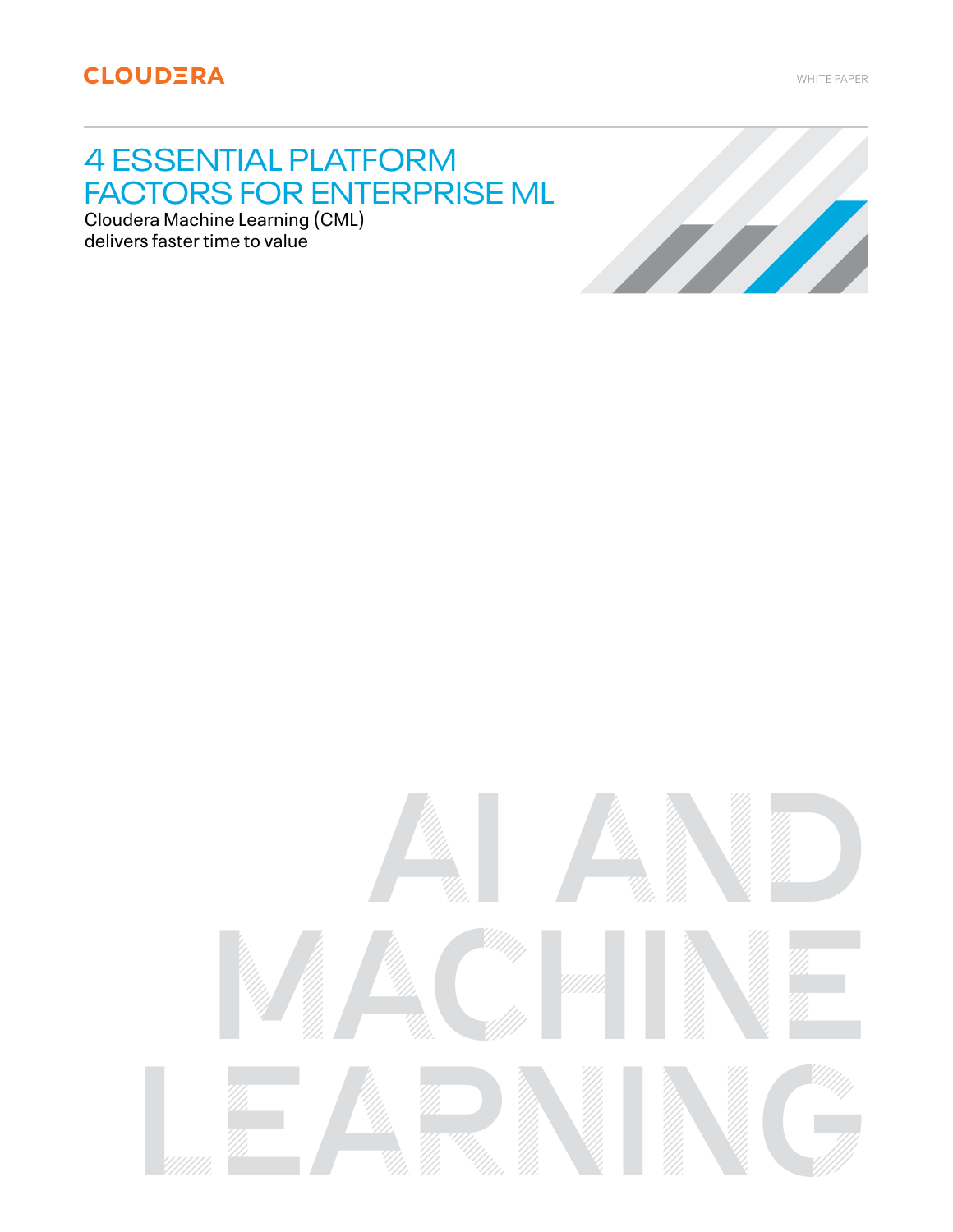<span id="page-1-0"></span>

## Executive Summary

Artificial Intelligence (AI) and Machine Learning (ML) are profoundly transforming how organizations engage with stakeholders. Across many industries, high value transformative use cases are rapidly emerging. The economic impact of AI/ML is immense with an estimated \$13 trillion added to the global economy over the next decade.

However, deploying and scaling AI/ML across the enterprise requires implementing complex, iterative workflows from data to models to outcomes. This is not easy. In fact, currently only 35% of organizations indicate that analytical models are deployed in production. In addition, as the number of AI/ML projects and models multiply, production ML can be slow, cumbersome and fraught with "false starts" that make it even more difficult and expensive.

What's needed is an open, unified, collaborative, secure and governed enterprise-grade environment to run and manage all AI/ML models with transparency, consistency, trust and high-performance.

Cloudera, the Enterprise Data Cloud Company, delivers a platform that helps you overcome key production AI/ML challenges: monitoring, deployment, security, governance, scalability and infrastructure. Cloudera Machine Learning (CML) is the only end-to-end ML platform that enables standards-driven model and feature monitoring, cataloging, and ongoing governance at enterprise scale.

Learn how you can overcome your production ML challenges with a flexible open unified data platform that delivers faster time to value for production AI/ML for your enterprise.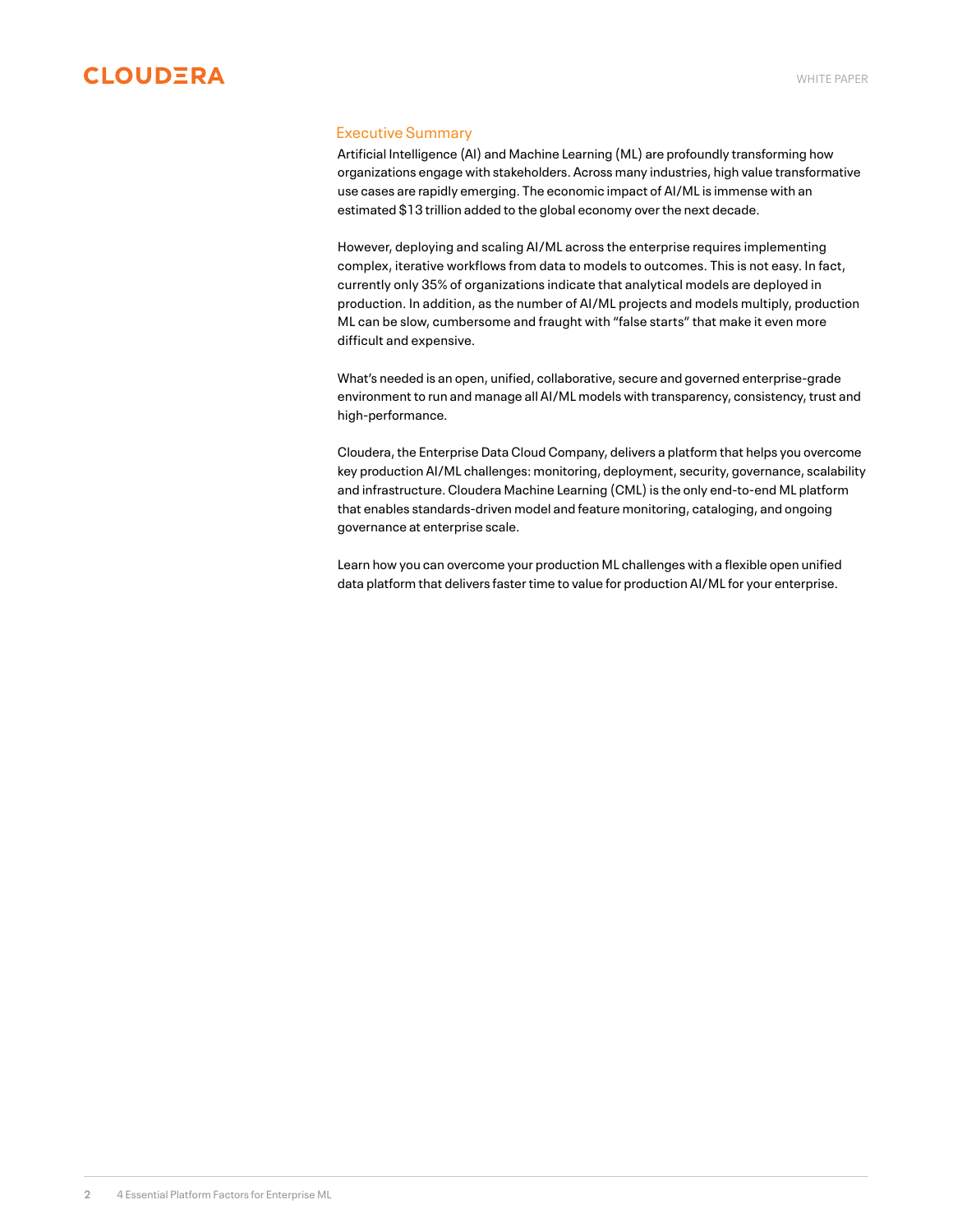# Table of Contents

| <b>Executive Summary</b>                                         | $\overline{2}$ |
|------------------------------------------------------------------|----------------|
| Move from research to production to maximize business value      | 4              |
| Typical ML data science workflow is complex and highly iterative | 4              |
| Data Engineering                                                 | 4              |
| Traditional analytics and business intelligence (BI)             | 5              |
| Exploratory data science and ML                                  | 5              |
| <b>Production/Deployment</b>                                     | 5              |
| Production ML challenges, requirements and solutions             | 6              |
| Monitoring                                                       | 6              |
| Deployment                                                       | 7              |
| Governance                                                       | 7              |
| Security                                                         | 7              |
| Scalability                                                      | 7              |
| Infrastructure                                                   | 7              |
| Production ML operations (MLOps) at scale                        | 8              |
| Packaging, deployment and serving                                | 8              |
| Monitoring                                                       | 8              |
| Model security, governance and cataloging                        | 9              |
| Cloudera Machine Learning (CML)                                  | 9              |
| Customer examples                                                | 10             |
| Western Union   Finance                                          | 10             |
| IQVIA   Lifesciences and Healthcare                              | 11             |
| Deutsche Telekom   Telecommunication                             | 11             |
| Cloudera is trailblazing the path to production AI/ML            | 12             |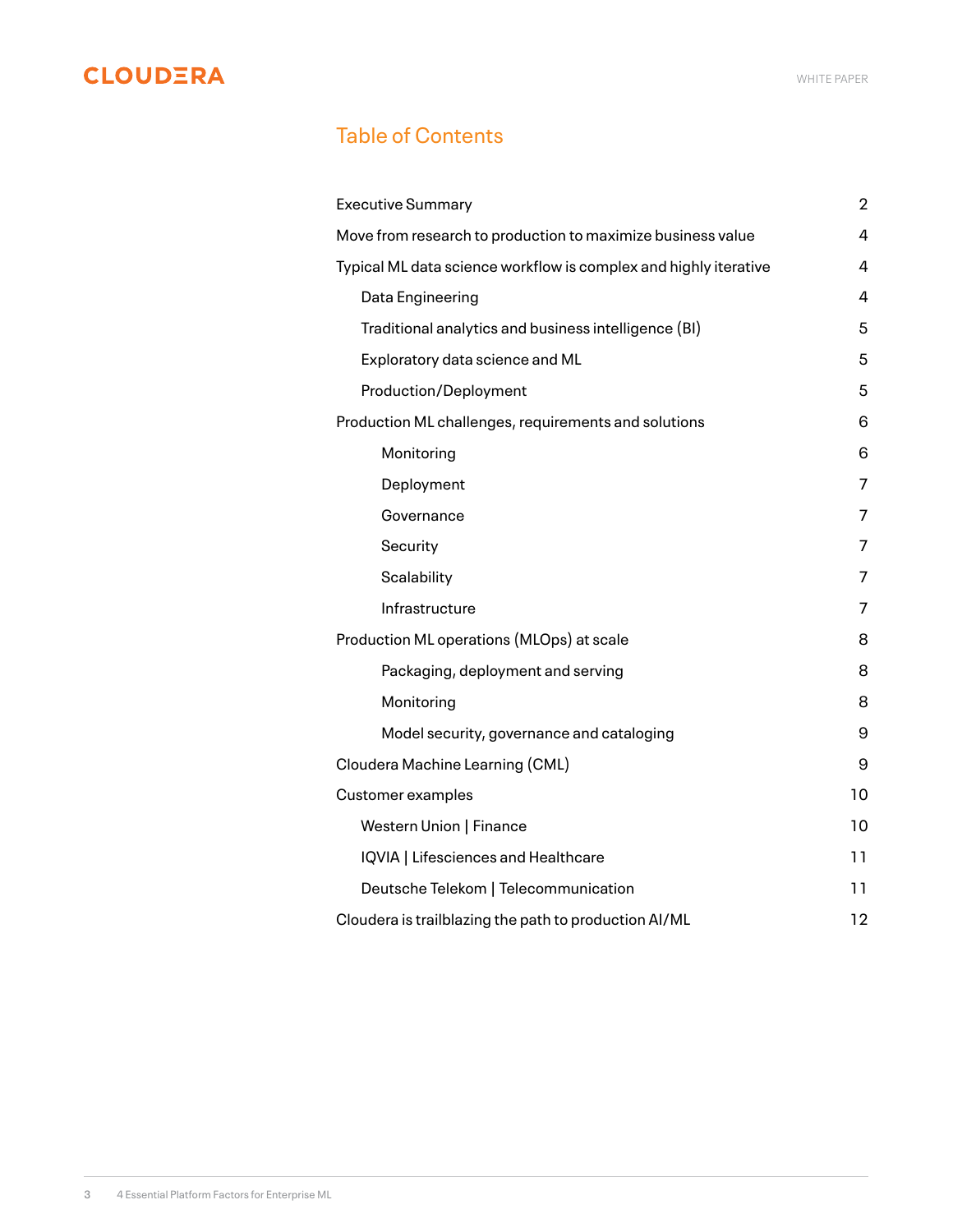<span id="page-3-0"></span>Higher-value probabilistic predictive analytics and prescriptive capabilities growing in importance

Artificial Intelligence/ Machine Learning (AI/ML) drive better outcomes

AI/ML workflows are complex and iterative

#### **Move from research to production to maximize business value**

Enterprises have spent trillions of dollars on IT infrastructure, collected troves of data and leveraged analytics to get better deterministic insights (What happened? or What is the case?) into their businesses. Now, to outflank competitors and sustain an astounding rate and pace of data-driven business transformation and innovation, organizations want highervalue probabilistic predictive insights (What is likely to happen? What is likely the case?) and even prescriptive capabilities (What should happen?) to drive better outcomes.

Data Science, Machine Learning (ML) and Artificial Intelligence (AI) can significantly improve insights with better predictions, more automation and lower costs. This helps drive optimizations of business processes in every organization – making them even more efficient, competitive and innovative. It is estimated that AI/ML will add over 13 trillion dollars to the global economy in the next decade.<sup>1</sup>

However, deploying and scaling AI/ML can be long and cumbersome with many obstacles along the way. Many projects don't make it into production because of model inefficiencies that slow down or halt the entire process. Or, in many cases, organizations fail to adequately adopt production models because of a lack of internal knowledge on how they work and other cultural/business impediments.

Clients need to rapidly implement and scale ML models across their entire organization, spanning a large spectrum of use cases. This sense of urgency and growing regulatory scrutiny, create new and unique challenges to move AI/ML from research to production.<sup>2</sup> In fact, currently only 35% of organizations indicate that analytical models are fully deployed in production. These organizations must also ensure that models continue to operate and perform as expected or better – throughout the entire lifecycle and workflow.



**Figure 1: From Data to AI and Machine Learning and AI**

#### **Typical ML data science workflow is complex and highly iterative**

The various phases of a typical Data Science workflow (Data to Models to Outcomes to Business Value) are shown in Figure 2 with more emphasis on the Production (Operational) phase and Governance.

**1. Data Engineering** consists of data acquisition, processing and governance.

- **• Data Processing:** Raw data is typically not in a convenient format for a developer to run analysis, so it must be cleansed and prepared.
- **• Data Governance:** As organizations use data (and analytics) more, and for more important questions, the need to govern those assets increases. Every organization should be concerned about data quality in their source systems, but often these concerns are isolated and not visible across departments. Security, privacy and regulatory compliance are important elements of Governance.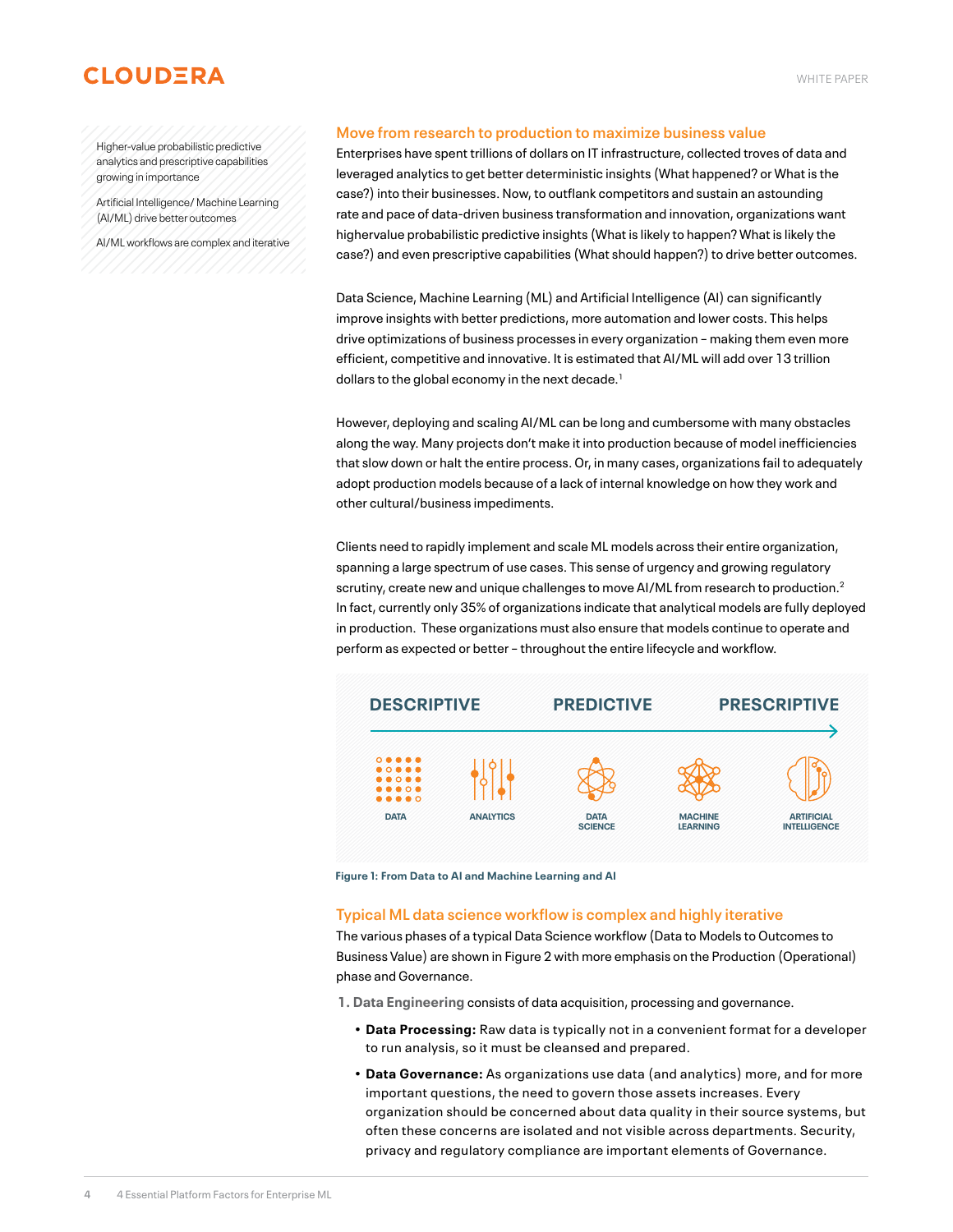# <span id="page-4-0"></span>Need open platform to connect Data

Engineering to Traditional Analytics & BI to Data Science Exploration to Production

Data governance across the workflow critical for Production

Governance also key to successful deployment of production ML at scale **2. Traditional analytics and Business Intelligence (BI)** includes data wrangling, data visualization and data modeling.

- **• Data Wrangling** is the process of transforming and mapping data from one "raw" data form into another format with the intent of making it more appropriate and valuable for a variety of downstream analytics.
- **• Data Visualization** helps identify significant patterns and trends in the data. One can gain better insights through simple charts like line charts or bar charts.
- **• Data Modeling** is the process of producing a descriptive diagram of relationships between various types of information that are stored in a database.



**Figure 2: A Typical Data Science Workflow with Emphasis on Production and Governance**

**3. Exploratory Data Science and ML** includes probabilistic modeling and ML model development (model training and testing).

- **• Probabilistic Modeling** helps understand the probability of what could happen based on a variety of inputs and data.
- **• ML Model Development** to automate processes or make ongoing predictions and learn/change based on new data. This can be at a product level – for example learning what a person regularly watches on Netflix and suggesting programming they will likely enjoy; or on a business level – for example detecting anomalies or patterns from incoming data for fraud prevention.

**4. Production/Deployment** is the process of delivering the outcomes (better automation, predictions, innovations, etc.) to stakeholders (customers, internal business, etc.). There are several different ways to deploy a model and understanding the end user (customer) intention helps determine the technology required. The deployment phase can be as simple as generating a report or as complex as implementing a repeatable data science process.

Successful production ML requires streamlined, frictionless and predictable deployment, serving and ongoing governance of ML models at scale. Purpose built end-to-end governance on a unified platform empowers clients to build data pipelines, train and productionize machine ML models that optimize business processes and products to gain a competitive edge.

To maximize value from AI/ML investments, the many production model deployment challenges must be overcome.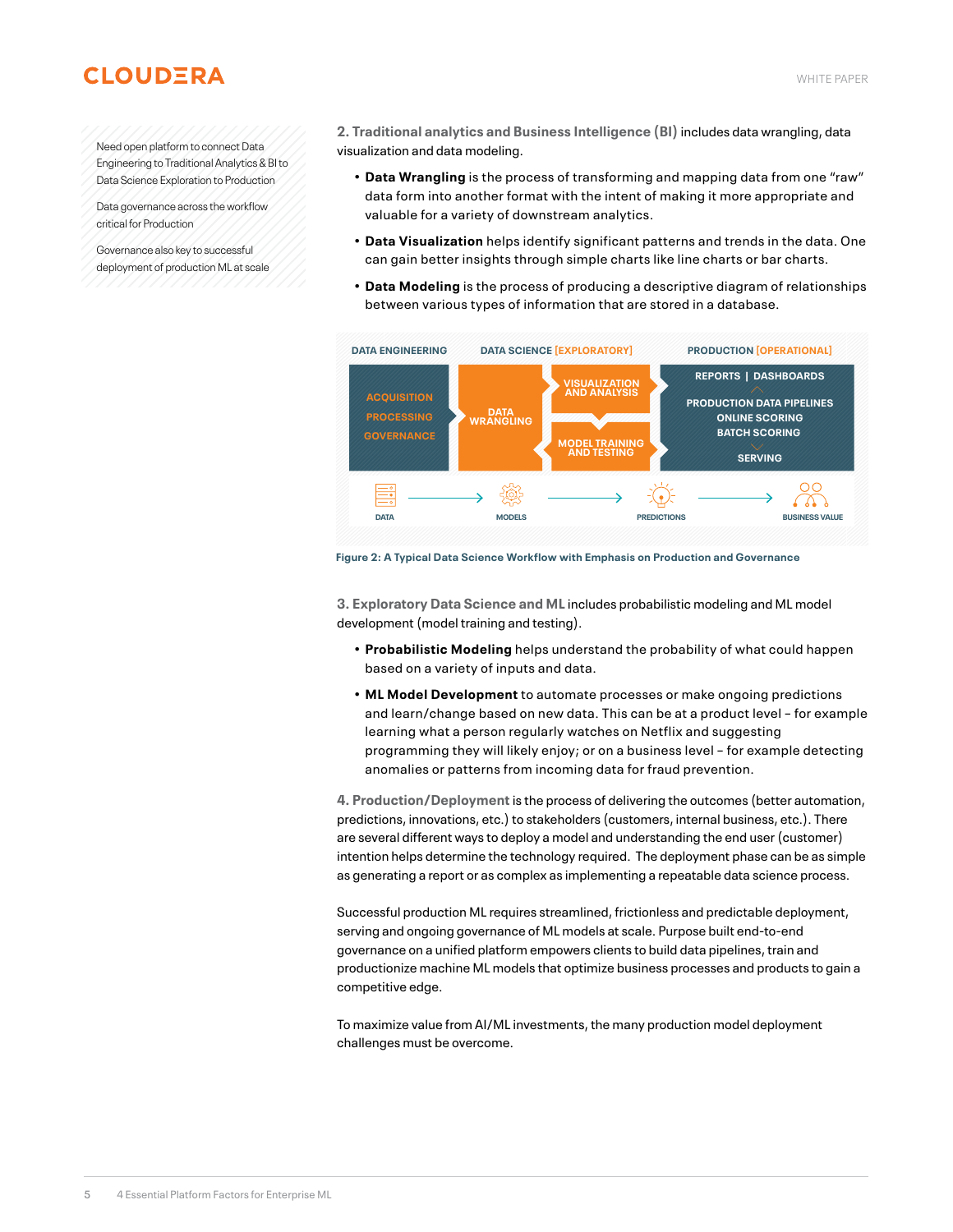<span id="page-5-0"></span>Model deployment in production is extremely challenging

Challenges in monitoring, deployment, governance, security, scalability and infrastructure

Monitoring must provide detailed visibility

# **Production ML challenges, requirements and solutions**

Production model deployment is one of the most difficult processes to unlock ML value. It requires coordination between data scientists, IT teams, software developers, and business professionals to ensure the model works reliably in the organization's production environment. Often, there is a discrepancy between the programming language in which a ML model is written and the languages the production system can understand, and recoding the model can delay model implementation.

Point solutions are not optimal since they break IT security and governance, require data scientists to move data which could create shadow IT and other issues. What's needed is a holistic solution to address these issues and address the many challenges associated with monitoring, deployment, governance, security, scalability and infrastructure.



**Figure 3: ML Deployment Challenges, Requirements and Solutions**

Figure 3 depicts these **challenges** with detailed **requirements** and **solutions** as follows:

#### **Monitoring**

Monitoring is an essential element of production deployment as it provides visibility into its various phases. Poor visibility into mathematical metrics and to the external tools used for monitoring is a major challenge. This challenge can be mitigated by using a **unified** model monitoring platform for all the deployed models from a single pane of glass. Visual cues and alerts can be set to track both technical benchmarks and custom mathematical metrics.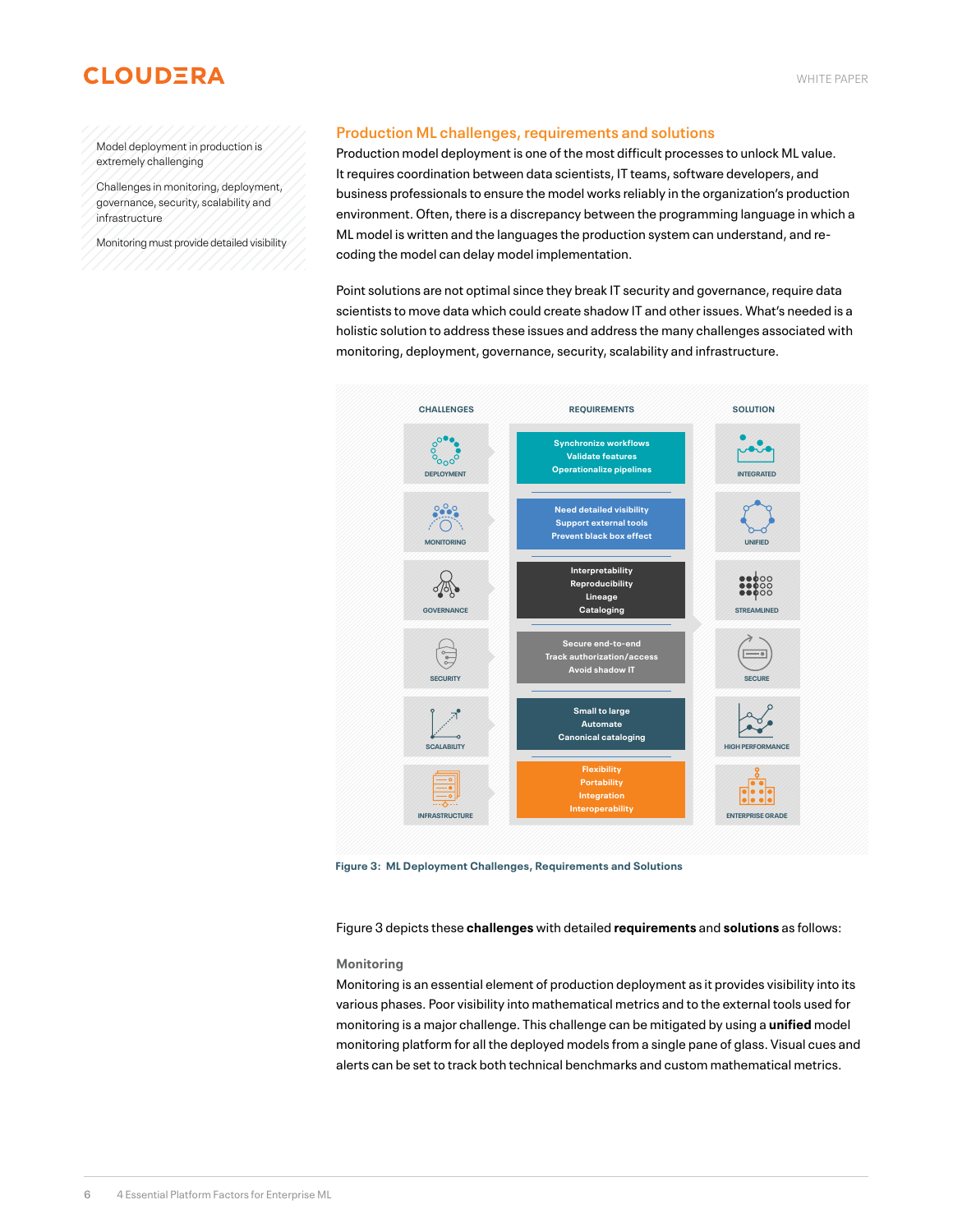#### <span id="page-6-0"></span>An end-to-end unified platform streamlines model deployment in production for faster time to value

By 2022, 65% of enterprises are expected to task CIOs to transform and modernize governance policies to unlock value and confront new risks posed by AI/ML

Better governnce provides greater model visibility, explainability, interpretability and reproducibility

Infrastructure must be scalable, flexible and high-performance

#### **Deployment**

Data scientists today use a variety of different tools to solve many critical business problems. This often results in models being recoded into different languages as the initial language may not be used in the production environment. This leads to longer cycle times and potential inconsistencies in the translated model. An end-to-end **unified** and **integrated** platform alleviates this challenge. It also avoids point solutions, synchronizes and operationalizes the pipelines, and helps validate/test numerous features.

#### **Governance**

As AI/ML moves to production, the need to govern all IT assets (data, models, infrastructure, etc.) and ensure security, privacy and regulatory compliance increases. In fact, by 2022, 65% of enterprises are expected to task CIOs to transform and modernize governance policies to unlock value and confront new risks posed by AI/ML, data privacy and ethics.<sup>3</sup>

Defining standards for ML Operations (MLOps) is essential for deploying and governing ML models at scale for enterprises. ML metadata definitions must be universal and standard in how data structures specify tables, columns, etc.

Visibility of models and features within teams and across organizations is another basic requirement for model governance. It enables teams to understand how ML is being applied in their organizations and requires a canonical catalog of models and features. In the absence of such a catalog, many organizations are unaware of their models and features, where they are deployed, what they are doing, etc. This leads to substantial rework, model inconsistency, recomputing features, and other inefficiencies.

Better governance ensures the workflow is streamlined and promotes **explainability**, **interpretability** and **reproducibility** of production models.

- **Explainability:** description of the internal mechanics of an ML model in human terms.
- **Interpretability:** understand the relationship between model inputs, features and outputs; and predict the response to changes in inputs.
- **Reproducibility:** reproduce the output of a model consistently for the same inputs.

#### **Security**

Need end-to-end governance and enterprise security from data to the production environment. The chosen platform must be capable of delivering models into production with inherited **security**, **unified** authorization and access tracking. This also helps mitigate unauthorized "Shadow IT".

#### **Scalability**

As the model moves forward to production, it is typically exposed to larger volumes of data and data transport modes. The platform must have the ability to scale from small to large volumes of data and automate model creation. Adopting a consistent, microservices based approach to production analytics also helps in scaling models.

#### **Infrastructure**

Challenges include the **flexibility** to run anywhere – on-premise or in multiple clouds ability to leverage common security, privacy and governance standards across all workloads and data, and provide the **high-performance** and **data gravity** (bring data science to data) needed to accelerate ML workloads. The chosen platform must support different infrastructures (multi-cloud, on-premises), **portability** and **integrate** existing silos of information.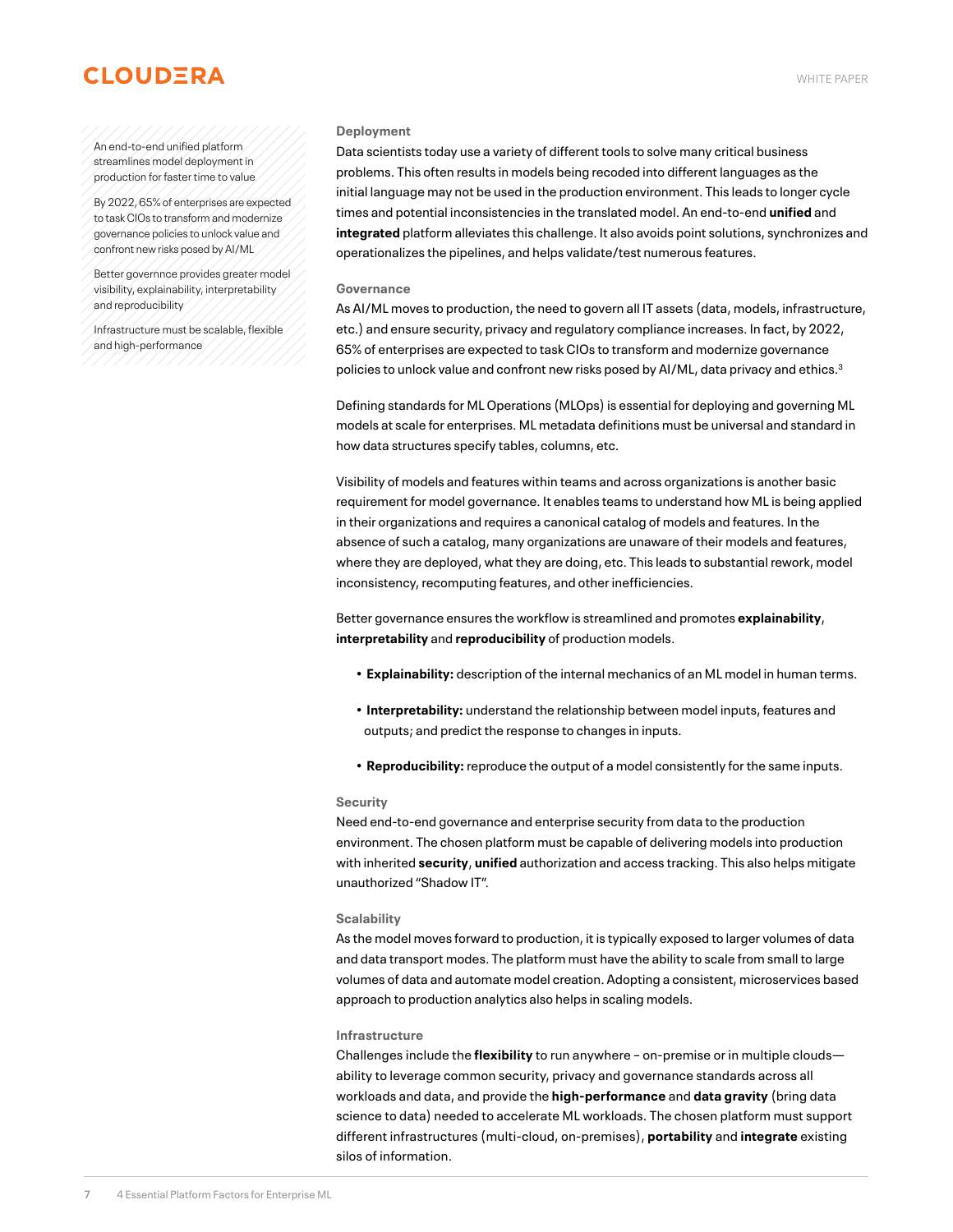<span id="page-7-0"></span>Production ML needs an enterprise-grade platform to ensure the workflow is unified, integrated, streamlined, secure, scalable and high-performance

ML Ops needs key capabilities for technology infrastructure and tooling To maximize value of ML models, the **enterprise-grade** production platform must ensure that the entire workflow is **unified, integrated, streamlined, secure, scalable** and **highperformance**. In addition, it must eliminate barriers from research to production ML at scale.

## **Production ML Operations (MLOps) at scale**

Figure 4 depicts the ML workflow highlighting functional capabilities to implement production MLOps at scale. It includes the technology infrastructure and tooling necessary to deploy ML algorithms and data pipelines reliably so as not to destabilize other parts of the workflow. MLOps extends from the data science tools used to select and train ML algorithms down to the hardware that those algorithms use to process data. It also includes the databases and message queues used to store, move, monitor, and track technical and mathematical metrics.

Functional capabilities include:

**Packaging, deployment and serving:** There are different approaches to deploy production models, with benefits that vary depending on the specific use case. Right packaging is necessary for automated deployment of production models and to address multiple deployment patterns such as Batch, Function-as-a-service and Edge. In addition, enterprise level deployments need high availability, autoscaling and strong authentication features. Serving makes a trained model available to other software components. Models can be served in batch or real-time modes.

**Monitoring:** It is an important element of operationalizing ML. Monitoring is done at various stages of the lifecycle: check input and output distribution, look for skew, drift and accuracy change, add custom thresholds, send emails with results and trigger pager systems as needed.



**Figure 4: Production ML Workflow with Key Functional Capabilities**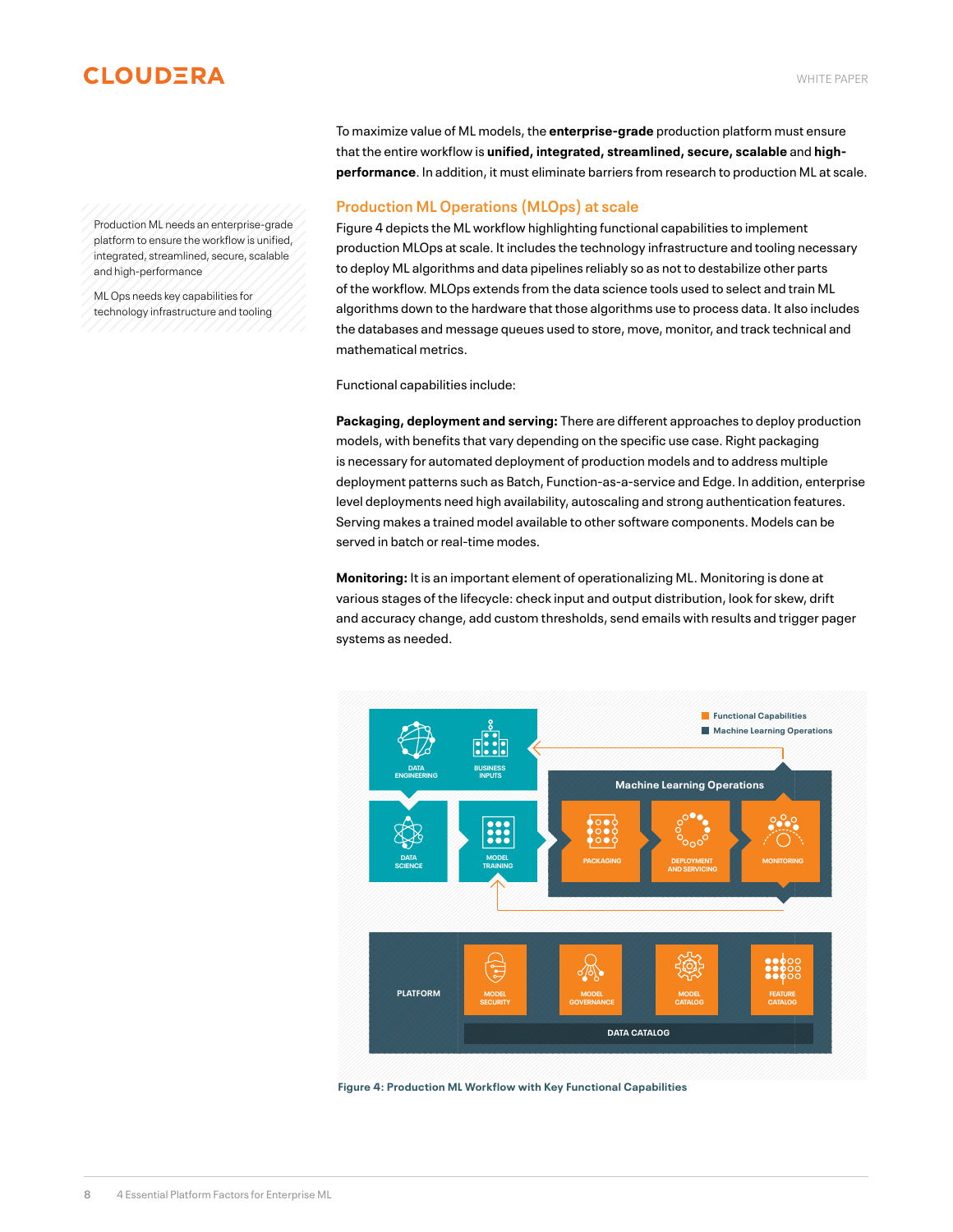**Model security, governance and cataloging:** This is a basic requirement for model governance and enables teams to understand how ML is being applied in their organizations. It requires a centralized catalog of models and features which facilitate tracking models and their features throughout their lifecycle to understand these features and their relationship with the data catalog. In addition, catalogs facilitate authorization and tracking access to models thereby maintaining end-to-end security of the environment.

The Cloudera Machine Learning (CML) platform provides these functional capabilities to drive faster time to value for production AI/ML at scale.

## **Cloudera Machine Learning (CML)**

Built on Cloudera's open data platform (Cloudera Data Platform – CDP), CML drastically reduces time to value for production ML models. It enables data scientists, ML engineers, and operators to collaborate in a single unified platform that is purpose-built for agile experimentation and production ML workflows with enterprise-grade governance capabilities built in. Unlike ML point solutions, which compromise security and require complex, costly workflows for production models, CML is the only end-to-end ML platform that enables standards-driven model and feature monitoring, cataloging, and ongoing governance at enterprise scale (Figure 5).



**Figure 5: High Level Architecture of Cloudera Machine Learning**

<span id="page-8-0"></span>CML is built on the open Cloudera Data Platform and enables collaboration and agile experimentation with governance

Proactive monitoring and governance enable seamless scaling

CML integrates data management with explainable, interoperable and reproducible MLOps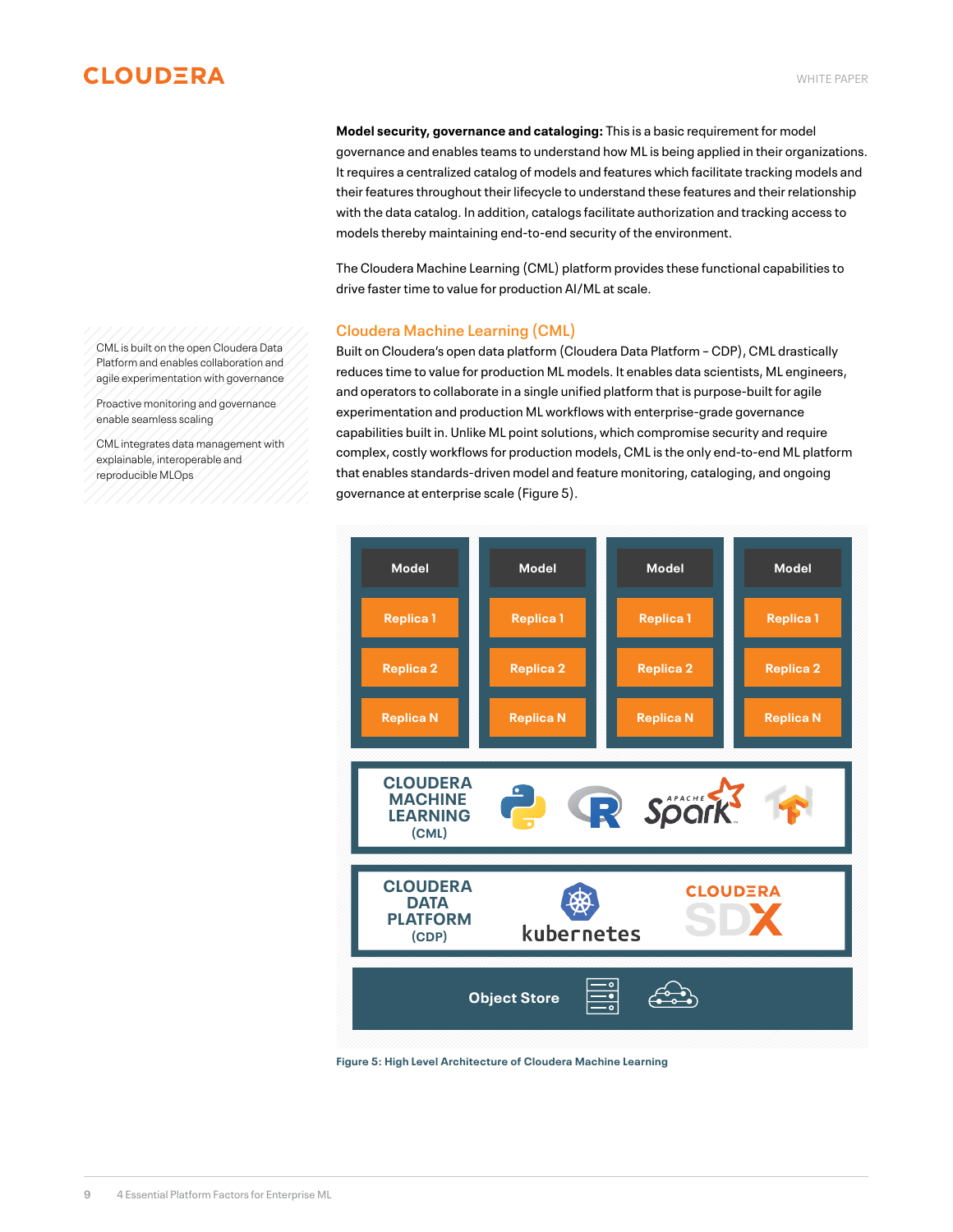<span id="page-9-0"></span>CML enables enterprises to proactively monitor technical metrics such as service level agreements (SLA) adherence, uptime, and resource use as well as mathematical metrics including model distribution, drift, and skew from a single governance interface. Users can set custom alerts and eliminate the model "black box" effect with native tools for visualizing model lineage, performance and trends.

All enterprise production ML workflows are securely contained in Cloudera's Enterprise Data Cloud. This enables seamless workflows for governing and quickly customizing models in production while maintaining complete visibility into the end-to-end data and model lineage. Clients can effectively maintain hundreds or thousands of models in production with resources that auto-scale to business needs and set model governance rules that enable fast response to mission critical changes in their production environments. Governing production ML workflows in CML enables enterprises to accelerate time to value and deliver ongoing results securely, from the edge to AI

CML integrates data management with explainable, interoperable and reproducible MLOps workflows. It also provides the capabilities to define ML metadata objects. These CML components are open, extensible, and have a pre-built governance feature.

Working with 1000s of organizations, Cloudera is at the forefront of developing best practices and solutions to empower customers to build, deploy and manage ML workflows across the enterprise and industrialize AI on an open, enterprise platform with their data, skills and intellectual property (IP). Only Cloudera offers an Enterprise Data Cloud, tools and expert guidance and services to help clients worldwide unlock business value from AI/ML.

## **Customer examples**

Advanced analytics and AI/ML solutions from Cloudera are allowing customers to meet the challenges of managing big data and are delivering substantial benefits across various industries. Three representative client industries are highlighted here.

30%

reduction in losses due to fraud—significantly below the industry standard. This amounts to billions in cost savings for the business.



## **Western Union | Finance**

**Deliver a differentiated omni-channel customer experience and fight fraud** 

## **Challenge**

**Wiring more than \$300B yearly across 200 countries leads to billions lost to fraudsters each year**

## **Solution**

**Cloudera Enterprise Data Hub and Cloudera Data Science Workbench empowers 360-degree view of data as well as security of information and event management**

#### **Outcomes**

- **• Better fraud detection accuracy**
- **• Saw their loss drop by at least 30%**
- **• Approval rate increased by 5% for new customers**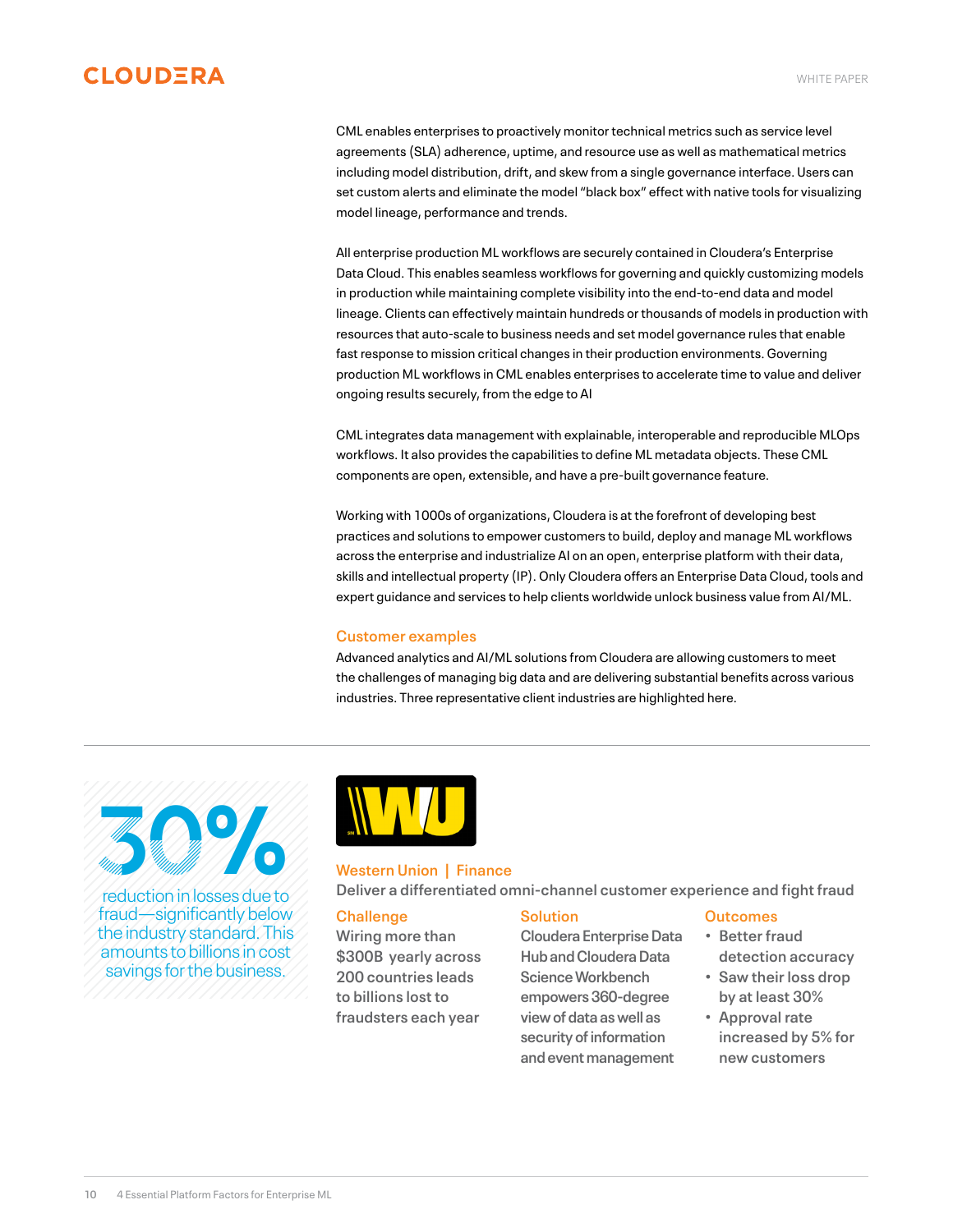<span id="page-10-0"></span>increased prediction 4X

accuracy for clinical trial patient eligibility to help patients gain access to life-saving clinical trials sooner.

# **EIQVIA**

# **IQVIA | Lifesciences and Healthcare**

**Deliver a differentiated omni-channel customer experience and fight fraud** 

## **Challenge**

**Data siloed across 250 different data warehouses. Took days to copy data from silos for analysis. Limited by performance and scalability restraints.**

## **Solution**

**Cloudera brings together more than two petabytes (PB) of data from 250 data warehouses for selfservice data science across ~2000 users at scale.**

#### **Outcomes**

- **• Accelerates query responses from days to seconds**
- **• Reduced development and innovation costs**
- **• 4X increase in prediction accuracy**

20%

reduction in revenue loss through improved fraud detection, CRM, network quality and operational efficiency with a Cloudera.



## **Deutsche Telekom | Telecommunication**

**Improve fraud detection, CRM, network quality and operational efficiency**

## **Challenge**

**Preventing network fraud is a major challenge. Huge data captured in silos, made machine learning at scale impossible.**

## **Solution**

**By applying ML and AI, the company identifies network problems by detecting fraud patterns and real-time threats before the business is affected.**

## **Outcomes**

- **• Reduced revenue loss from fraud by 20%**
- **• Reduced churn by 5-10%**
- **• Improved operational efficiencies by 50% overall.**

AI/ML is a C-suite initiative, but organizations are challenged to unlock value

CML drastically reduces time to value for production AI/ML

Only Cloudera is providing holistic solutions for the entire ML workflow to industrialize AI

# **Cloudera is trailblazing the path to production AI/ML**

Many clients are implementing high-value AI/ML use cases in several industries. For this they need a reliable partner with deep expertise to overcome the many challenges with deploying and scaling AI/ML in production.

Cloudera, the Enterprise Data Cloud Company, provides Cloudera Machine Learning (CML) which is an open, unified, collaborative, secure and governed enterprise-grade production platform to run and manage all AI/ML models with transparency, consistency, trust and highperformance.

CML drastically reduces time to value for production ML models by enabling data scientists, ML engineers, and operators to collaborate in a single unified platform; purpose-built for agile experimentation and production ML workflows with enterprise-grade governance capabilities built in.